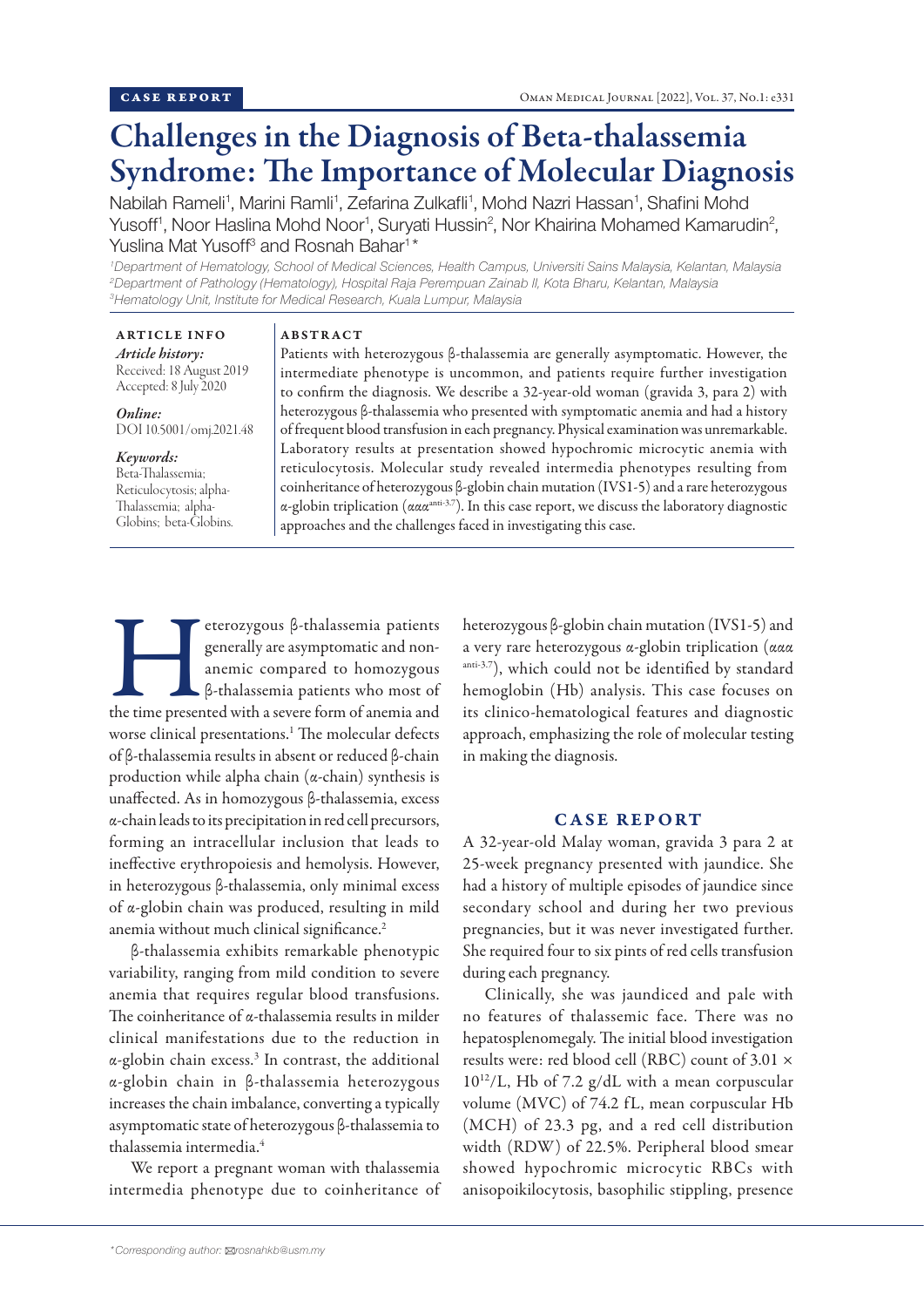

Figure 1: Alpha triplication multiplex polymerase chain reaction of (a) negative control, (b) positive control  $\alpha \alpha \alpha^{\text{anti-3.7}}$ , and (c) the index patient. Presence of ααα<sup>anti-3.7</sup> in the patient sample as in positive control.

of normoblasts, and polychromatic cells with reticulocytes count of 6%. Her serum ferritin was 190 μg/L. Other investigations showed lactate dehydrogenase (LDH) of 287 U/L, total bilirubin of 111.7 umol/L, and normal liver enzymes. Coombs test was negative. Viral screening for hepatitis B and C was negative.

The result of Hb analysis using SEBIA Hb Capillary Electrophoresis was consistent with β-thalassemia trait: HbA 91.2%, HbA2 5.1%, and HbF 3.7%. Given her clinical presentation of chronic hemolysis and recurrent transfusions (thalassemia intermedia), further molecular studies; multiplex gap-polymerase chain reaction (PCR) for  $\alpha$ -gene deletion  $(-\alpha^{3.7}, -\alpha^{4.2}, -{}^{\text{SEA}}, -{}^{\text{MED}}, -(\alpha)^{20.5},$ and --THAI), multiplex Amplification Refractory Mutation System RMPCR for β-gene mutation, and multiplex PCR for α-globin gene mutation were done.<sup>5</sup> The molecular results of β -globin gene revealed heterozygous IVS1-5  $(\beta^+)$  mutation. The result of DNA analysis for α-globin gene/cluster identified was a triple alpha-globin chain  $(\alpha \alpha \alpha^{\text{anti-3.7}})$ mutation [Figure 1]. There was no deletional α-thalassemia detected.

# DISCUSSION

The genetic testing of the patient revealed the combination of triplication of α-globin gene with heterozygous β-thalassemia had produced a thalassemia intermedia phenotype, as it increases the imbalance between the α- and β-globin chains.

The deletional types of α-thalassemia are much more common worldwide compared to α-globin gene triplication.<sup>6</sup> The coexistence of  $\alpha$ -gene triplication is an important modifier of the severity of β-thalassemia trait or β-thalassemia intermedia. It may exacerbate the phenotypic severity of β-thalassemia by causing severe anemia with significant clinical manifestation by causing more globin chain imbalance.<sup>7</sup>

These genetic and clinical findings have important implications for prenatal screening and genetic counseling programs. The coinheritance of extra α-globin chain and β-thalassemia carriers are at risk of having an affected offspring, although the partners may be entirely normal. Thus, detecting the α-globin gene triplication with β-thalassemia would help physicians provide appropriate genetic counseling and a proper management plan. This will assist physicians in illustrating the possible implications of the disease to the patients.<sup>8</sup>

This case is highlighted due to relatively rare α-gene triplication compared to α-gene deletion and its coinheritance with β-thalassemia trait that worsens the clinical and hematological features of the patient.

# **CONCLUSION**

The information given in this case report could be used as guidance for the diagnosis and management of heterozygous β-thalassemia in patients with the intermedia phenotype.

## *Disclosure*

The authors declared no conflicts of interest. Written informed consent was obtained from the patient and her kin.

#### references

- 1. Galanello R, Ruggeri R, Paglietti E, Addis M, Melis MA, Cao A. A family with segregating triplicated alpha globin loci and beta thalassemia. Blood 1983 Nov;62(5):1035- 1040.
- 2. Traeger-Synodinos J, Kanavakis E, Vrettou C, Maragoudaki E, Michael T, Metaxotou-Mavromati A, et al. The triplicated alpha-globin gene locus in betathalassaemia heterozygotes: clinical, haematological, biosynthetic and molecular studies. Br J Haematol 1996 Dec;95(3):467-471.
- 3. Farashi S, Bayat N, Faramarzi Garous N, Ashki M, Montajabi Niat M, Vakili S, et al. Interaction of an α-Globin gene triplication with β-Globin gene mutations in iranian patients with β-Thalassemia intermedia. Hemoglobin 2015;39(3):201-206.
- 4. Camaschella C, Kattamis AC, Petroni D, Roetto A, Sivera P, Sbaiz L, et al. Different hematological phenotypes caused by the interaction of triplicated alpha-globin genes and heterozygous beta-thalassemia. Am J Hematol 1997 Jun;55(2):83-88.